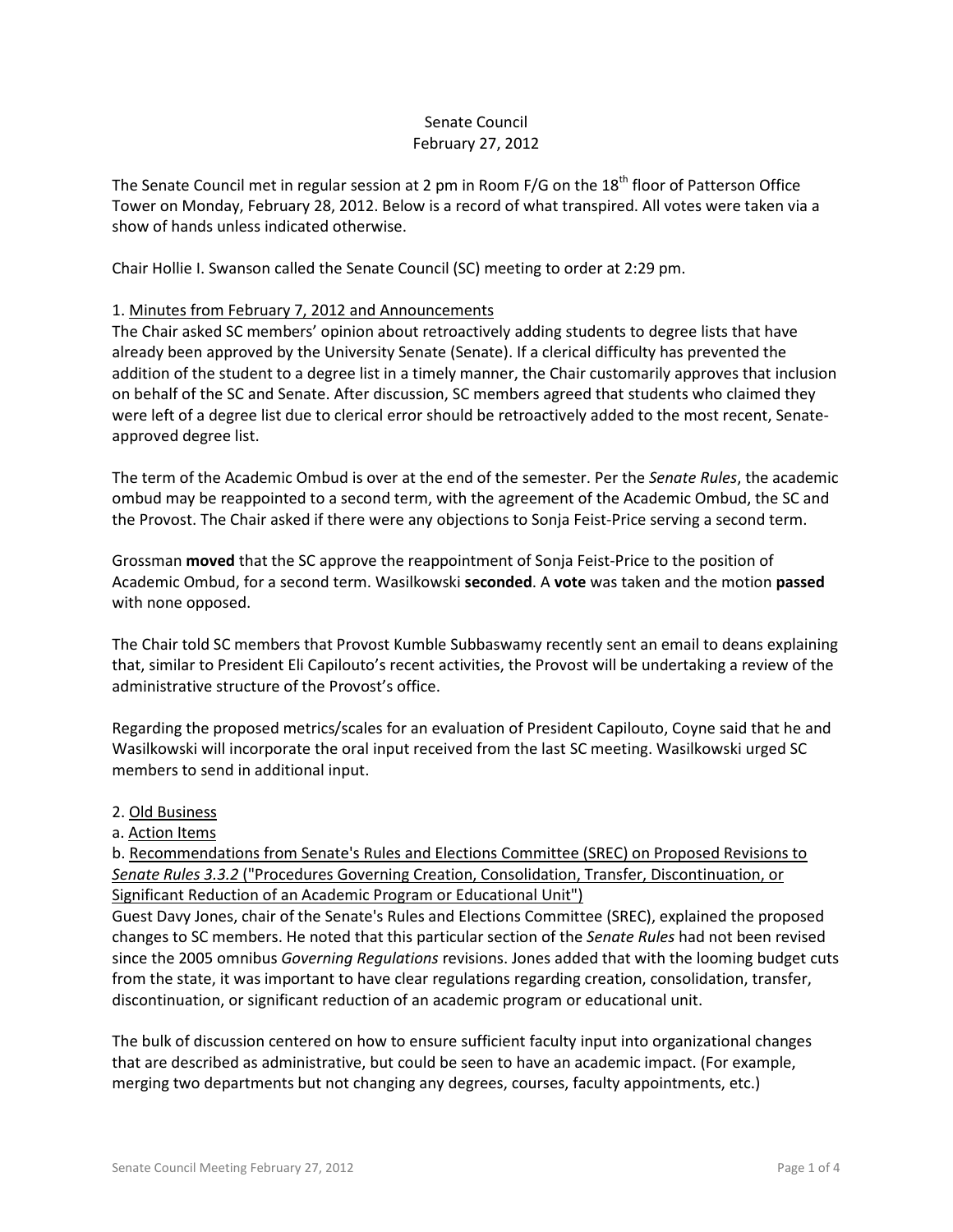Jones explained that Provost Kumble Subbaswamy wished for additional time to review the proposed changes, so he asked that the SC not vote on the changes during the day's meeting.

Jones then offered some brief, introductory comments regarding SACS Comprehensive Standards on Coherence of Increasing Program Rigor, to be discussed more fully during the SC meeting on March 5. It was clear that a subgroup of the SC or a Senate committee will need to vet the issue and bring a proposal to the Senate no later than the May 7 Senate meeting.

### c. Senate Syllabi Requirements

The Chair asked for SC members' input on how to enforce the requirements in the *Senate Rules* (*SR*) regarding the required components of a course syllabus. After lengthy discussion, the sense of the SC was that syllabi that are submitted as a part of the course approval process are included only to show a general sense of what the course syllabus will look like.

Therefore, it is not necessary for any academic council or the SC's office coordinator to request any modification to a course syllabus that accompanies a proposal to create a new course or change an existing course.

It is the department chair's responsibility to ensure that syllabi conform to the *SR*. Grossman suggested that the Office of the Senate Council send out a reminder to department chairs at the beginning of each semester to remind them of that responsibility.

### 3. Committee Reports

a. Senate's Admissions and Academic Standards Committee (SAASC) - Raphael Finkel, Chair

ii. Change to Existing Admission Requirement for BHS in Medical Laboratory Science

Guest Raphael Finkel explained the proposal to SC members. There were essentially two aspects to the proposal. Because the degree program's courses are no longer classified in the professional-level series (800 – 900), language about the program in *Senate Rules 5.3.2.2.1* ("College of Health Sciences," Clinical Laboratory Science Professional Program") needs to be removed. The second aspect was more substantive, as it changed the admissions requirement from 2.75 (changed from 2.5 to 2.75 in 2004) back to 2.5. He briefly shared the rationales for changing.

There was discussion among some SC members, Finkel and Guest Michelle Butina (HS/Clinical Science) about the proposed changes. Among the concerns were:

- There is language in *SR 4.2.2.2.E* ("College of Health Sciences Professional Program," "Medical Technology: Admissions Policy") about a Medical Technology Program. It was unclear if this language refers to the current BHS in Medical Laboratory Science but using an old name, or if the degree program mentioned in that section is a completely different program from the BHS in Medical Laboratory Science.
- Having an overall GPA admissions requirement may mean that students with one poor grade may have to take a lot of classes to raise their GPA, whereas having a minimum grade requirement for a course still requires students to have understood the material but not have the extra work of bringing up their GPA.

In response to Butina, the Chair suggested she work with Finkel about any proposed revisions to the proposal. Grossman **moved** that the proposal be returned to the department for: identifying language to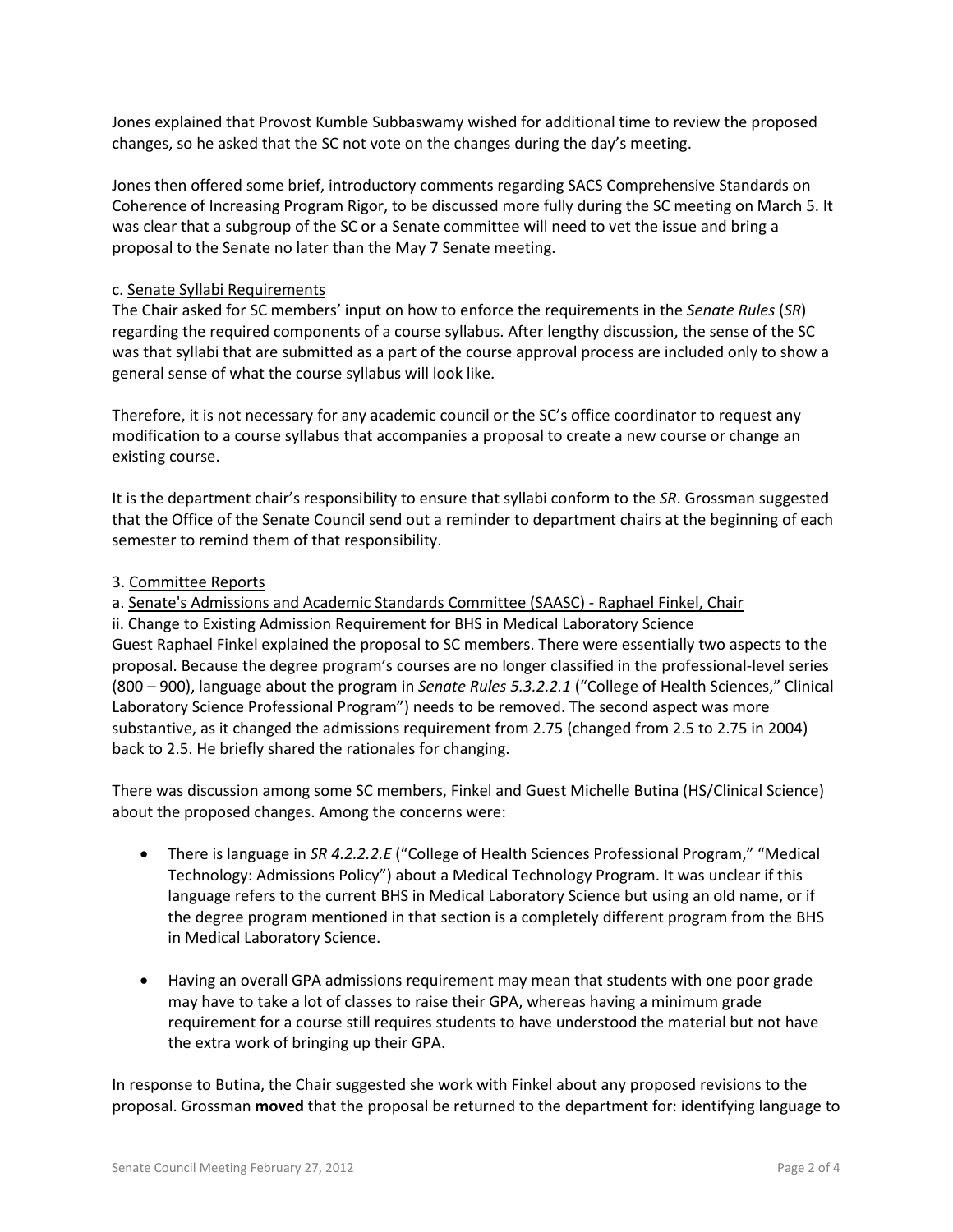use in the *SR* pertaining to the BHS in Medical Laboratory Science; clarifying language needed for the Clinical Laboratory Science Professional Program referred to in *SR 4.2.2.2.E*, including ensuring that is indeed the former name of the BHS in Medical Laboratory Science; and consideration of changing the GPA requirements to grade requirements for certain courses. Brion **seconded**.

Wasilkowski commented that the department could also change the requirement to be that of a specific GPA in specific courses.

There being no further discussion, a **vote** was taken and the motion **passed** with none opposed.

# i. Proposal to Replace Graduation Writing Requirement (GWR) with Communication Requirement in the Major (CRM)

Finkel explained the proposal, saying that that the proposed new Communication Requirement in the Major is intended to replace the Graduation Writing Requirement.

There was extensive, detailed discussion among SC members, invited guests (Deanna Sellnow, Karen Badger and Scott Yost) regarding the proposal, as well as some changes that have already occurred. SC members were largely unaware of recent changes to course offerings from the Department of English, which were perceived to have a significant affect upon degree programs across the campus. Many SC members expressed significant concern about the proposal and possible unintended consequences. The GWR and associated processes to identify a course as a GWR course was also the subject of a lot of confusion. There were also concerns about what language would be used to codify (in the *SR*) a proposal that was very flexible in nature. Some SC members questioned the extent to which faculty members were aware of the changes and possible effects on their degree programs.

After some time, Grossman **moved** that the SC request the GWR ad hoc committee draft specific language for the *Senate Rules* to replace *SR 5.4.3.1*; and that the place the proposal and draft rule language on the University Senate agenda for the March Senate meeting, for discussion only. Wasilkowski **seconded**. After additional discussion, Grossman **withdrew the motion**.

Davis **moved** that someone from the GWR ad hoc committee make an informal presentation on the current situation of the Graduation Writing Requirement at the March University Senate meeting. Anderson suggested that Associate Provost for Undergraduate Education Mike Mullen be asked to attend the next SC meeting to offer a similar presentation to SC members. There was no objection to that suggestion. Davis **seconded**. A **vote** was taken and the motion **passed** with none opposed.

Grossman **moved** that the Senate's Rules and Elections Committee be asked to determine if there is language about the Graduation Writing Requirement in the *Senate Rules* and if so, where. Brion **seconded**. There being no discussion, a **vote** was taken and the motion **passed** with none opposed.

## 4. Outstanding Senator Award

Grossman **moved** that the SC endorse the presented criteria for the Outstanding Senator Award [below], understanding that it may apply to senators who have recently completed their term, with the Outstanding Senator Award Committee to determine what "recent" means.

Selection Criteria for University Senate Award